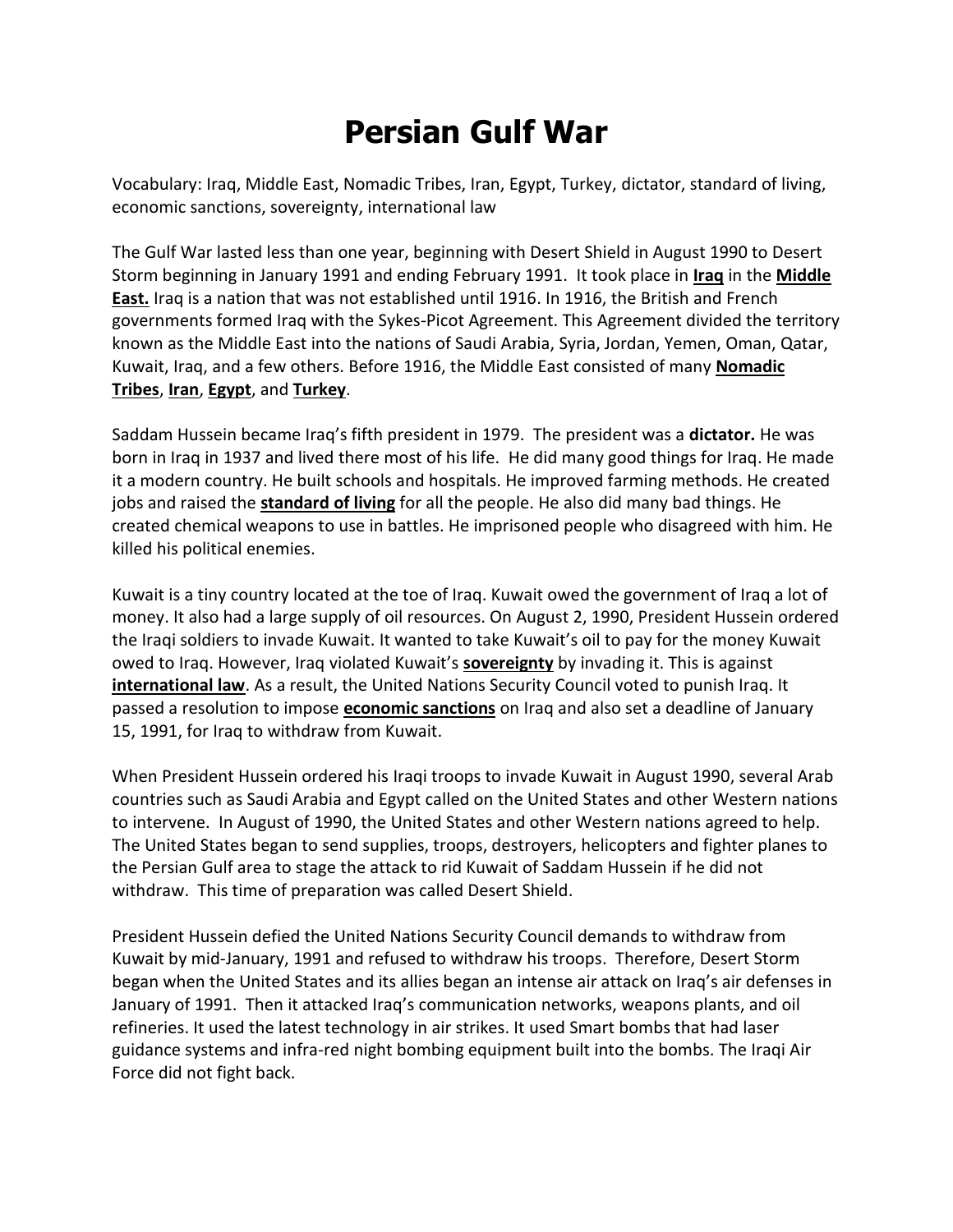Much of the research and development for the high-tech weapons used was carried out at the Redstone Arsenal in Huntsville, Alabama. For example, Patriot air defense missiles designed and built at Redstone were used to protect military installations in Saudi Arabia and Israel. Redstone Arsenal was built to manufacture weapons during WWII. During the 1950s and 1960s, it was the center of development of rocket technology in the race with Russia to the moon. In the 21<sup>st</sup> century, Redstone Arsenal developed anti-aircraft guided missiles, anti-tank missiles, and anti-armor missile systems.

In February 1991, the ground war of Desert Storm began. The United Nations sent an army to fight the Iraqis in Kuwait and Southern Iraq. The army consisted of 500,000 military personnel from the United States and 250 thousand from England, France, Germany, Russia, Japan, Egypt, and Saudi Arabia. The National Guard of Alabama sent 5000 soldiers. Fewer than 1000 of these soldiers lost their lives but many thousands of Iraqi soldiers were killed. It took 4 days for the United Nations army to win the war after the ground war began. On February 28, 1991, President George H.W. Bush announced the cease fire saying that Kuwait was free and the Iraq army was defeated. President Saddam Hussein had to recognize Kuwait as a sovereign nation. It also had to destroy all of Iraq's nuclear, biological, and chemical weapons.

Interesting Topics for Reports

- 1. General Schwarzkopf
- 2. Atrocities perpetrated upon the people of Kuwait by the Iraqis
- 3. Countries that border Iraq and Kuwait.
- 4. Countries that have frontage on the Persian Gulf
- 5. United Nations and its building in NYC

6. On the alabamaveterans.org website in the Soldiers' Stories section, students can read about an Alabama veteran, Trey Wilbourn, who lost his life in this conflict.

7. Read passages to students from a book called **Bend My Dogtags and Send Me Home** by Ginger Branson, a nurse who served during the war.

**Iraq:** a country next to Iran. The ancient civilization of Mesopotamia was in the area now known as Iraq.

In the Story: Saddam Hussein was the President of Iraq.

**Middle East:** the area around the eastern side of the Mediterranean Sea. All the civilizations in the western part of the world began in the Middle East. In the Story: Iraq is in the Middle East.

**Nomadic Tribes:** Groups of people without a home. The group moves from place to place looking for food or shelter.

In the Story: Before WWI, the Middle East was filled with Nomadic Tribes.

**Iran:** Iran is an ancient civilization. It has had many names. Before WWI, it was called Persia. In the Story: Iran has always been a part of the Middle East.